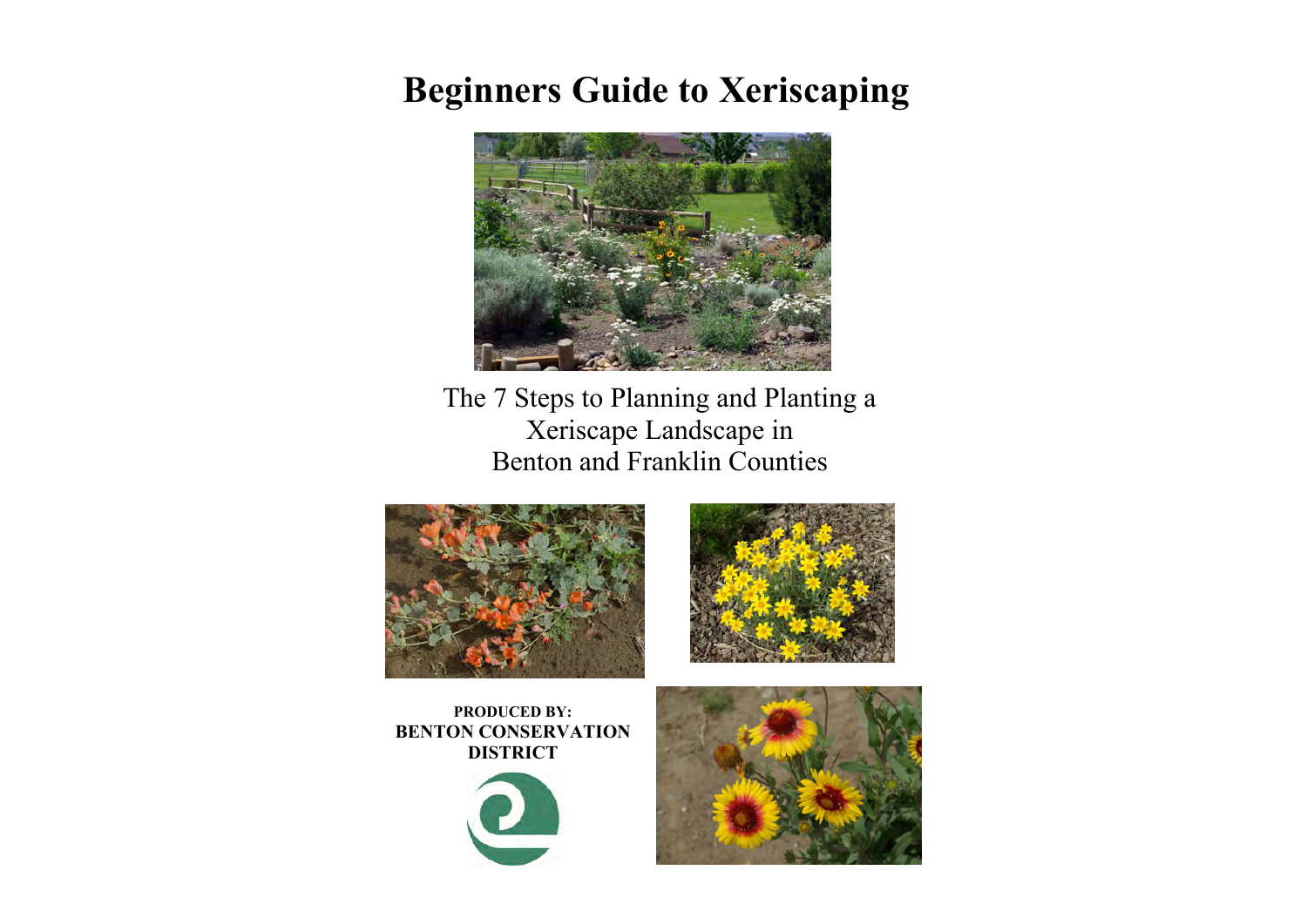# **What is Xeriscaping?**

Xeriscaping is landscaping with water conservation in mind. In Xeriscaping plants are grouped and planted in hydrazones. Hydrazones are areas of your yard that receive different amounts of water.



# Myths of Xeriscaping

**Xeriscaping True or False:**

I can only plant native plants. – FALSE (See - Step 2) I can't have lawn as a component of my landscape. – FALSE (See - Step 3) I won't have to irrigate. – FALSE (See - Step 4 )

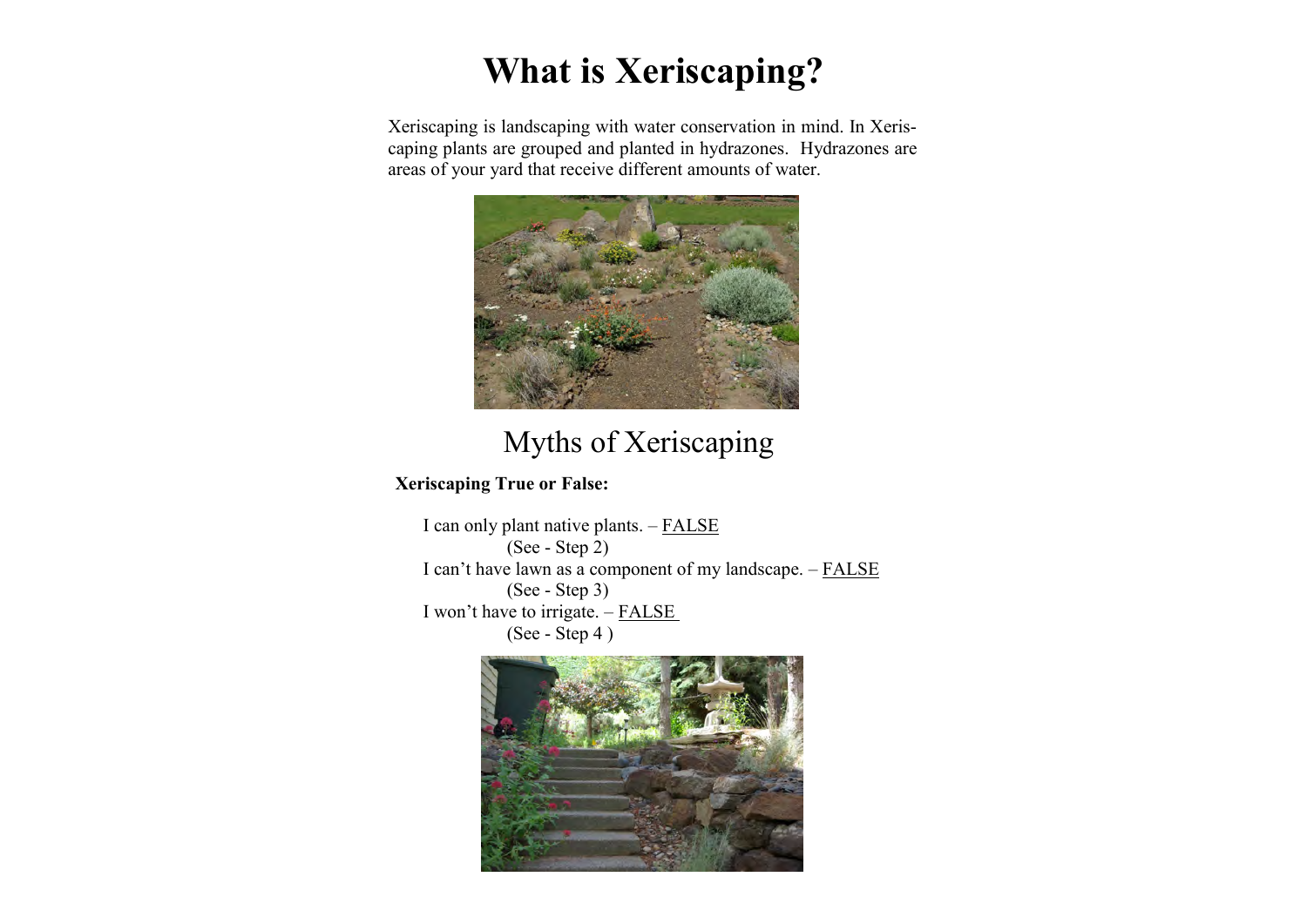# **7 Basic Principals to Implementing Xeriscaping in Your Yard**

## Step 1 – Planning and Design

Before you can begin buying plants for your yard you need to spend some time planning where and what you want to plant.





Take into consideration the different areas or "zones "of your yard and how you want to use them. If the thought of designing your own landscape is overwhelming then you may want to consult a landscape architect.

## Step 2 – Selecting Plant Material

When selecting plant material consider mixing native and non -native plants that will provide color, texture and the overall look you are trying to achieve. Be careful not to plant something that is invasive and that will take over your landscape and your neighbors! You also need to select and group plants



based on water needs, sun exposure preference, and your soil type.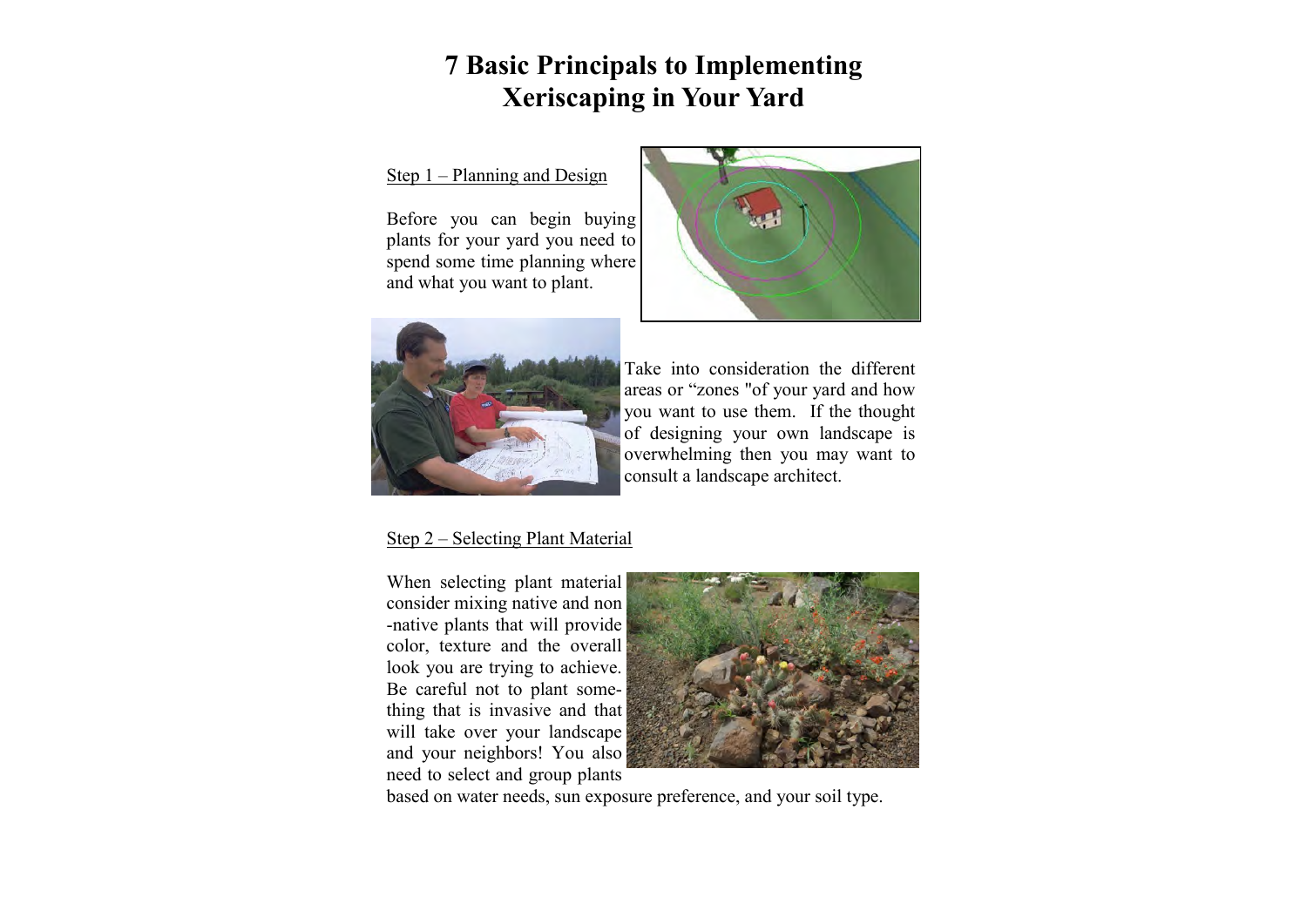# **Basic Principals to Implementing Xeriscaping in Your Yard**

## Step 3 – Incorporating Lawn/Turf

One of the most common misconceptions is that you cannot have lawn as a component of a water conservation oriented landscape. Areas that are intended as play areas for children and pets can and should be planted to grass. When designing your landscape look for areas that are too steep to mow easily, or that are adjacent to streets, fences and/or other nonplay zones and plan on planting lower water use native and non-natives in those areas.



### Step 4 – Irrigation

It is important to remember that Xeriscaping does not mean that irrigation isn't a necessary component even if it is just for the establishment of new plantings. Just as plants are selected and grouped together based on their water needs the irrigation design should match your planting plan. Areas that are planted to



lawn should be on a separate station/valve than planting beds or garden areas.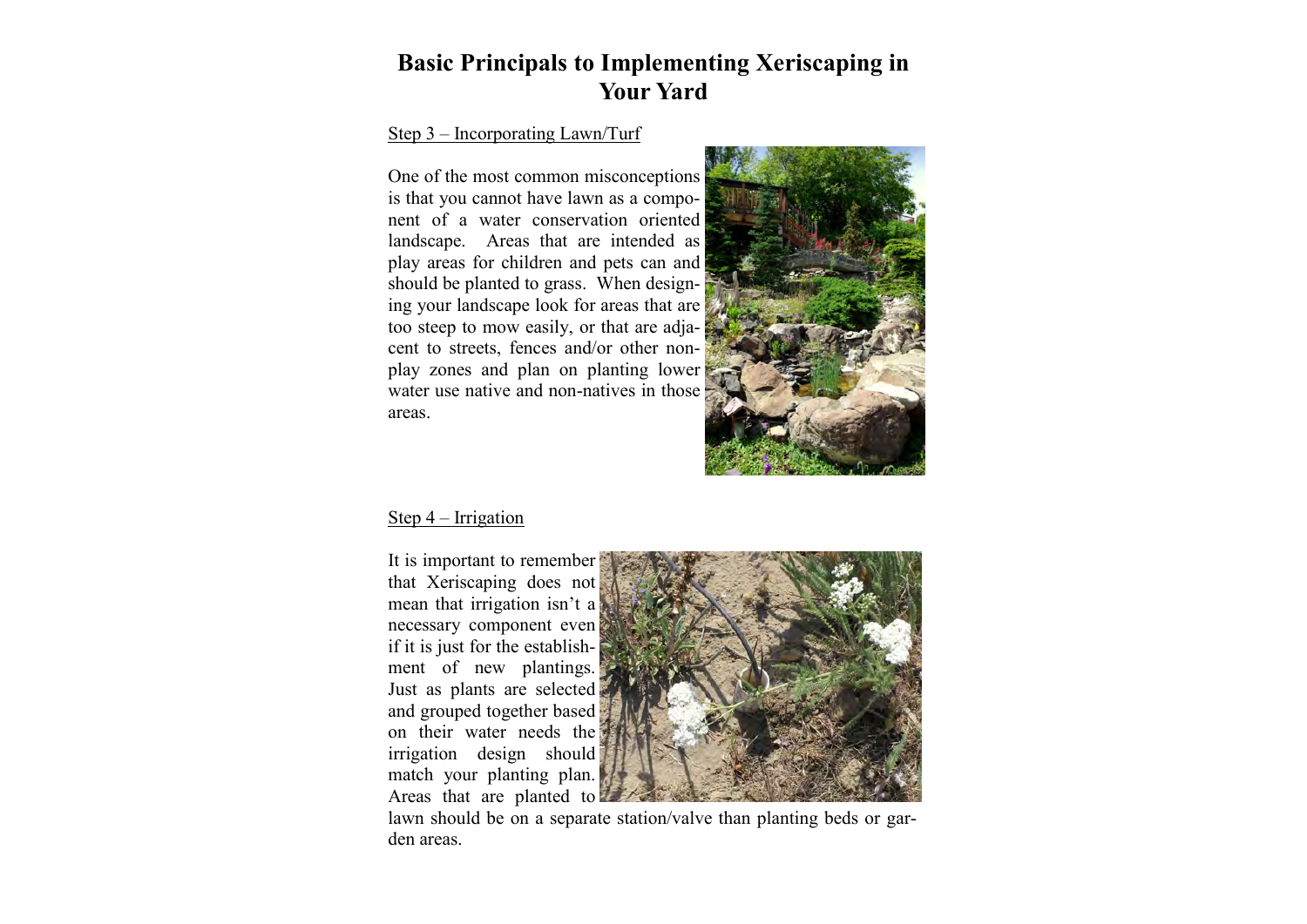### Step 5 – Soil Preparation

Soils in our area tend to be on the sandy side. Native plants do not require the soils to be amended. If you are planting non-native plants then you may need to amend the soil with organic matter by adding compost. Organic matter will increase the amount of water the soil can hold and over time it will help provide nutrients to growing plants. Disturbing the soil will promote weed growth, so only disturb the ar-

eas you will be planting.



Step 6 – Use of Much

Wood chips, wood shaving and rock can all be used as mulch. Mulch can be an effective tool in reducing weed growth, retaining soil moisture and reducing windblown dust. Grape pumas, the seeds of the grapes that are left over from processing of grapes from local wineries, have been used as mulch on garden pathways. This is an excellent way of recycling a natural by-product but please be warned this mulch should only be used in the Very Low / No Water Zone of your yard as grape seeds have been known to germinate.



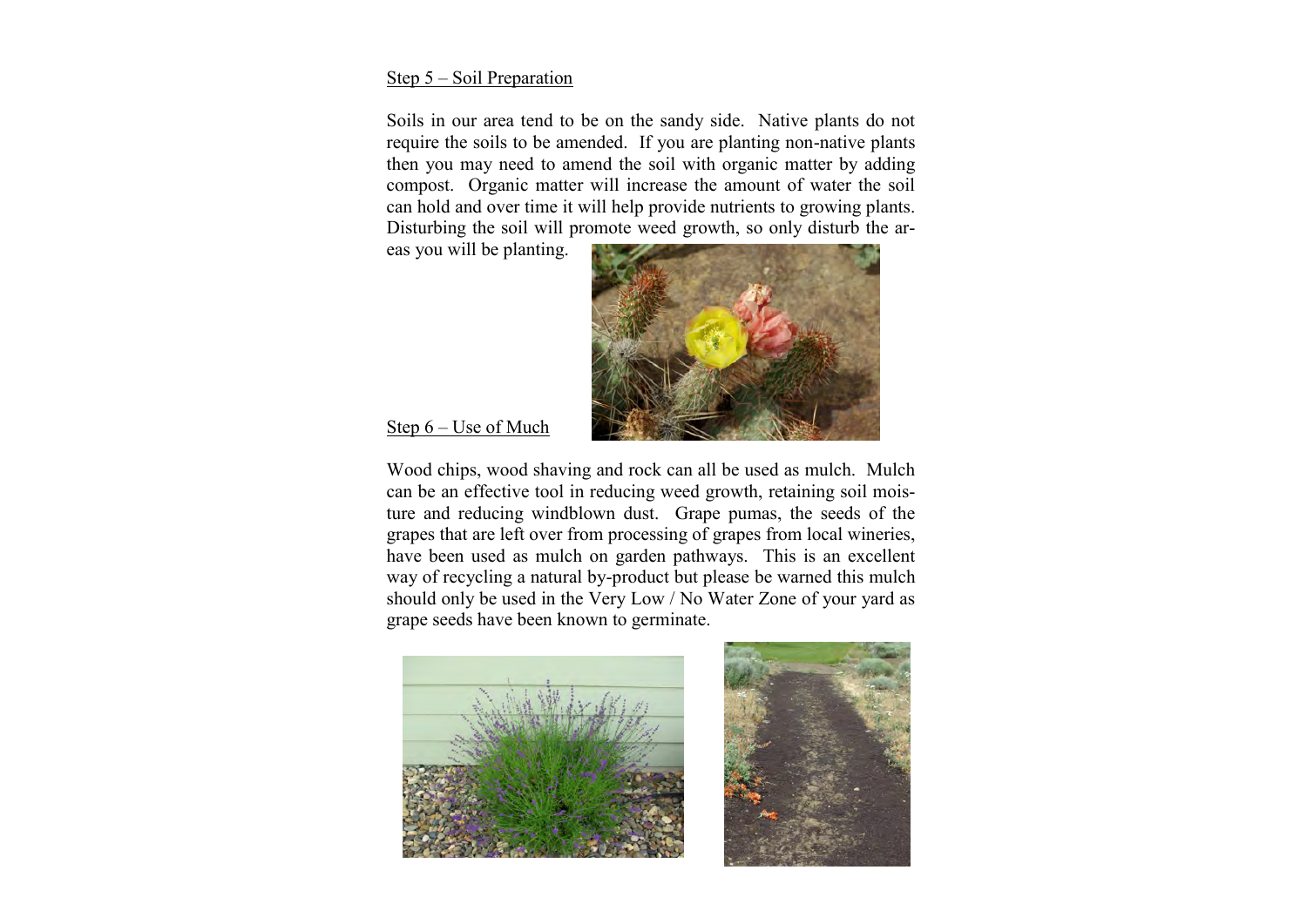# **Basic Principals to Implementing Xeriscaping in Your Yard**

## Step 7 – Maintenance

Although Xeriscape yards do require lower maintenance and irrigation water they are not no-maintenance landscapes. Landscape areas will still need to be periodically weeded, plants will need to be pruned and fertilized. Irrigation systems should be maintained and repaired.

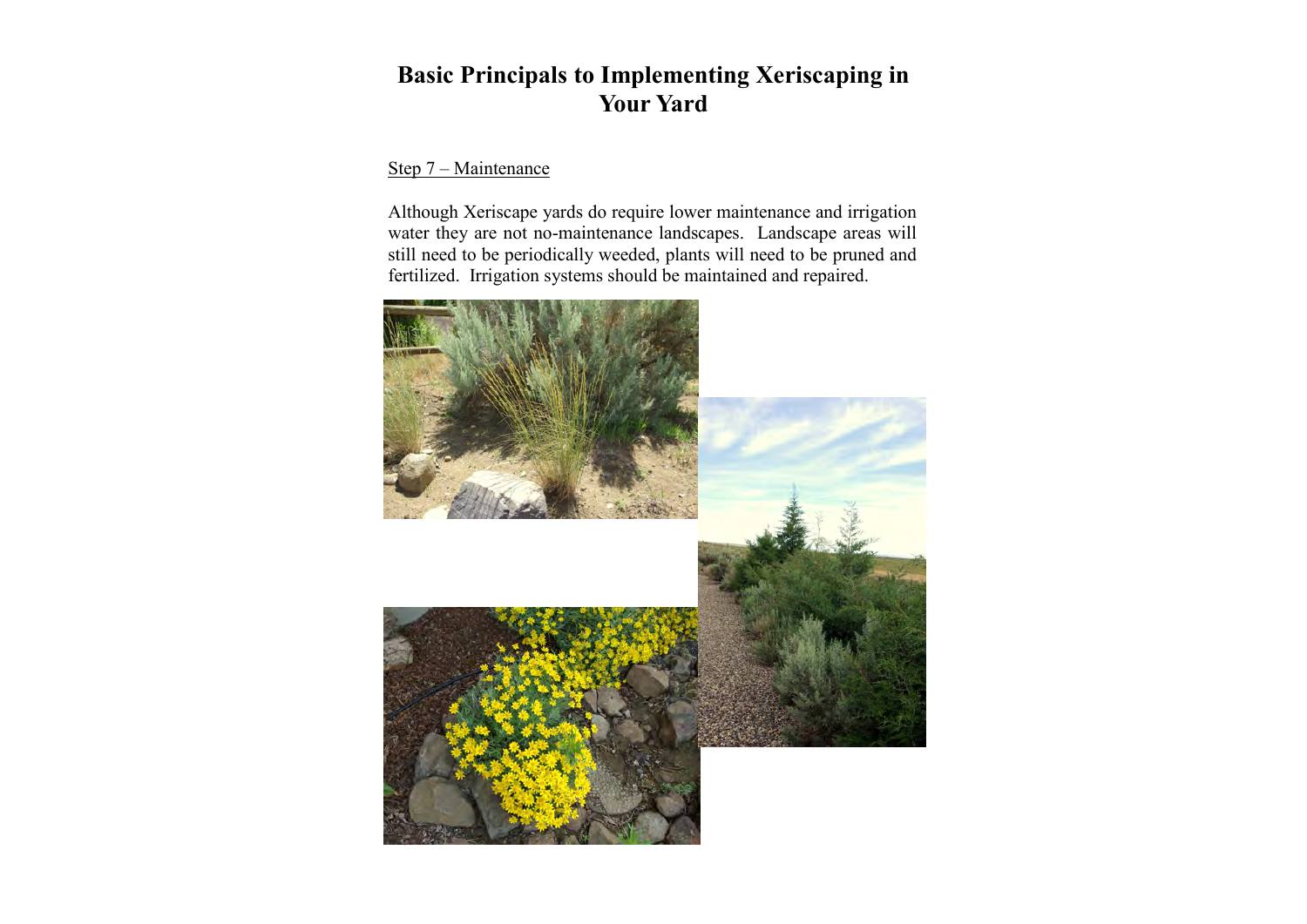# **Agencies and Organizations to Assist You**

#### **Benton Conservation District– Prosser**

415 Wine Country Road, Prosser, WA 509-786-1923 x 3

### **Benton Conservation District– Kennewick**

10121 W. Clearwater Ave, Kennewick, WA 99336 509-736-6000

<http://www.bentoncd.org/>

#### **Franklin Conservation District– Pasco**

1533 E. Spokane St., Suite C, Pasco, WA 99301 509-545-8546 x 4

<http://www.franklincd.org/>

#### **Columbia Basin Chapter of the Native Plant Society** PO Box 221 Richland, WA 99352

<http://www.wnps.org/cbasin/>

### **Washington State Department of Fish and Wildlife**

http://wdfw.wa.gov/living/crossing\_paths

**Benton Franklin County Cooperative Extension Master Gardeners** 5600-E W Canal Place Kennewick, WA 99336 (509) 735-3551

<http://benton-franklin.wsu.edu/mg/>